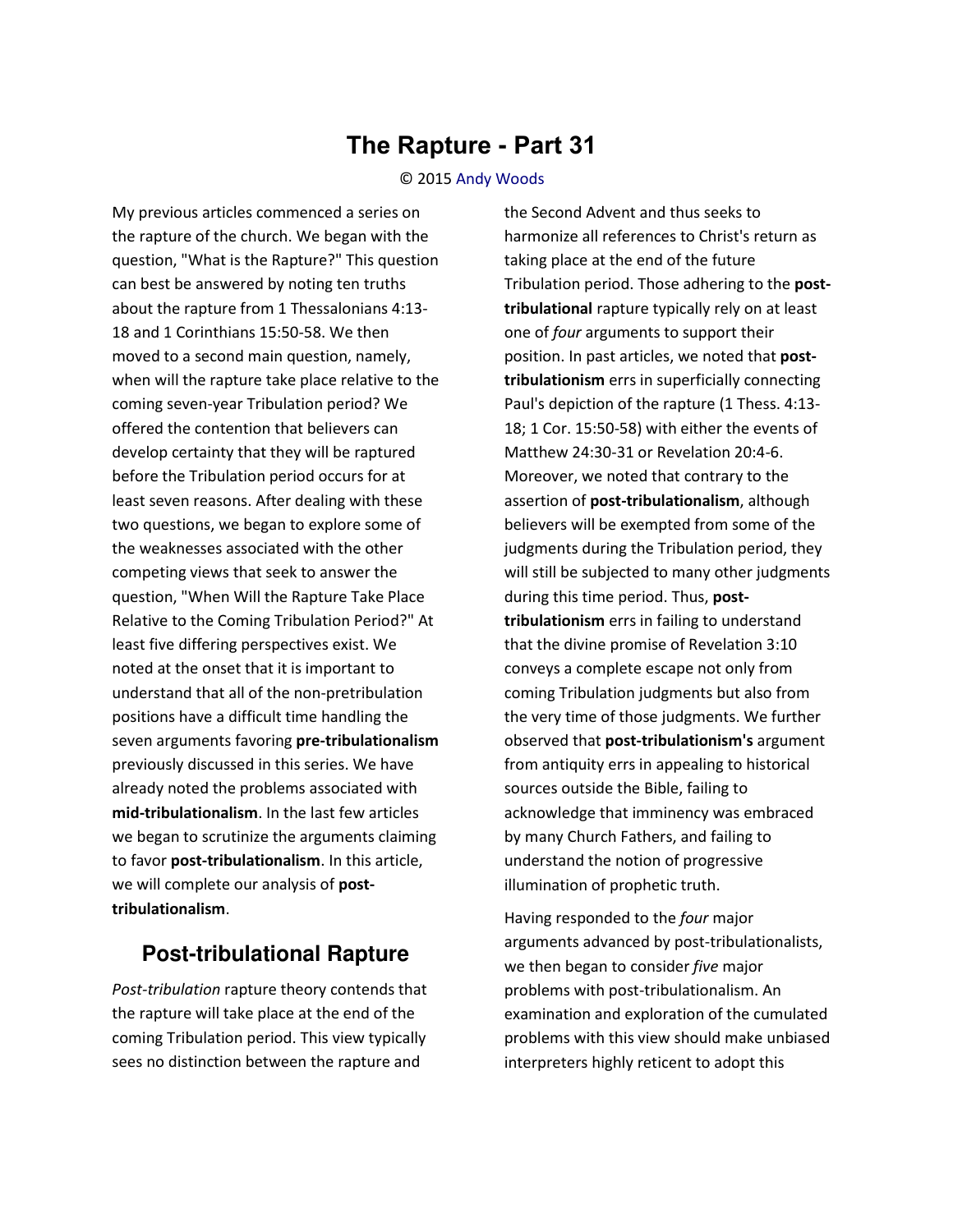perspective. These *five* problems include *the mortal population of the millennial kingdom*, *the Hebrew wedding sequence*, *the pointlessness of the preparation of the believers' heavenly dwellings* (John 14:2-3), *the lack of time for the Bema Seat Judgment*, and *the pointlessness of the church being caught up only to immediately return to the earth*. In the last article, we examined the *third* of these five problems, which pertains to the pointlessness of the preparation of the believers' heavenly dwellings (John 14:2-3). In this article we will briefly examine the *fourth*  and *fifth* problems with **post-tribulationism.** These relate to *the lack of sufficient time for the Bema Seat Judgment* as well as *the pointlessness of the church being caught up only to immediately return to the earth*.

4. *The Lack of Time for the Bema Seat Judgment.* Second Corinthians 5:8 speaks of the church in heaven. Then, 2 Corinthians 5:10 describes the Bema Seat Judgment. Thus, the Bema Seat Judgment will take place when the church is with Christ in heaven. According to 1 Thessalonians 4:17, the event which will bring the church into heaven will be the rapture of the church. Pentecost explains:

It is scarcely necessary to point out that this examination must take place in the sphere of the heavenlies. It is said in 1 Thessalonians 4:17 that "we shall be caught up... in the clouds, to meet the Lord in the air." Since the bema follows the translation, the "air" must be the scene of it. This is further supported by 2 Corinthians 5:1-8, where Paul is describing events that take place when the believer is "absent from the body, and…present with the Lord." Thus, this event must take place in the Lord's presence in the sphere of the "heavenlies."<sup>1</sup>

Notice that Revelation 19:7-8 portrays the church returning with Christ at the end of the seven year Tribulation period already rewarded. These verses say, "'...For the marriage of the Lamb has come and his bride has made herself ready. Fine linen, bright and clean, was given her to wear.' (Fine linen stands for the righteous acts of the saints)." Notice that the bride, who represents the church (Eph. 5:23), is pictured returning with Christ at the end of the Tribulation period already rewarded, as represented by the clean linen.

Let's put all of this together. Because the church will experience the Bema Seat Judgment in heaven, this judgment must take place after the rapture which is the event which will usher the church into heaven. Moreover, the church must experience this judgment before the bodily return of Christ at the end of the seven-year Tribulation period because the church is pictured as returning with Christ already rewarded. In sum, during the seven-year period while the church is in heaven in between the rapture and the bodily return of Christ, the Bema Seat Judgment will take place. Living with the knowledge that at any moment the Christian can be removed from the earth via the rapture and subsequently ushered into the presence of Christ to be rewarded for how his life was

l

<sup>1</sup> J. Dwight Pentecost, *Things to Come: A Study in Biblical Eschatology* (Findlay, OH: Dunham, 1958; reprint, Grand Rapids, Zondervan, 1964), 221.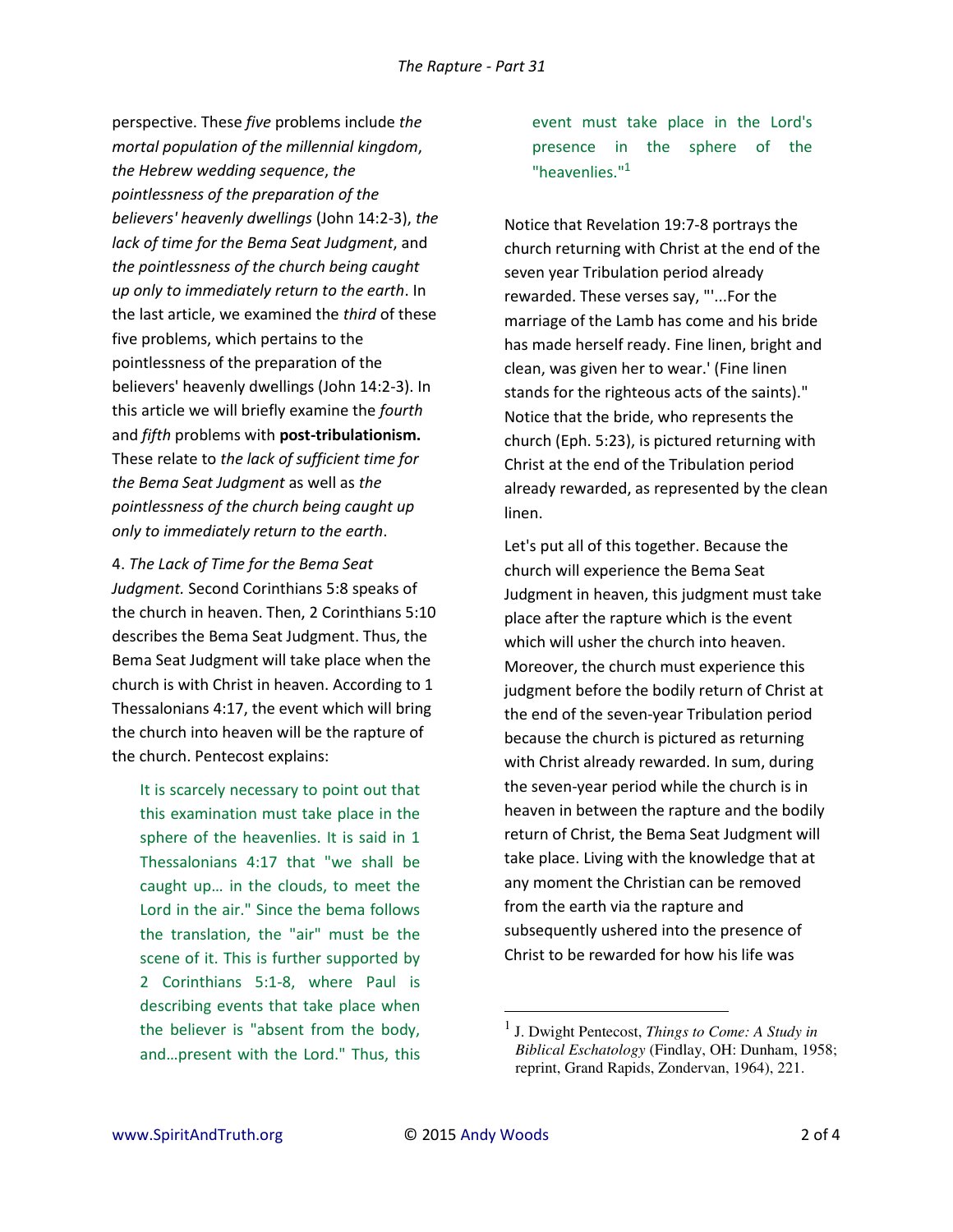spent since spiritual birth is indeed a powerful incentive for holy living in the present!

Furthermore, Ephesians 5:25, 27 states, "Husbands, love your wives, just as Christ loved the church and gave Himself up for her...to *present* her to Himself as a radiant church..." (italics added). When will the church be officially presented to Christ? This event will take place in heaven when the church has been reunited with Christ following the rapture. Scripture refers to this event as the Marriage Supper of the Lamb (Rev. 19:9).

Why is this name used? When a Jewish couple was united in marriage, a celebration involving feasting usually followed the wedding ceremony.<sup>2</sup> Similarly, when Christ's bride the church is officially presented to Christ the groom, a wonderful heavenly celebration involving feasting will take place. This is why the designation the Marriage Supper of the Lamb is used to describe this event.

Revelation 19:7 portrays Christ's bride the church returning with Christ to the earth at the end of the Tribulation period immediately after the transpiring of the "Marriage of the Lamb." This verse says, "Let us rejoice and be glad and give Him glory! For the wedding of the lamb has come, and His bride has made herself ready." Thus, the Marriage of the Lamb, like the Bema Seat Judgment, will occur while the church is in heaven for seven years between the rapture and the bodily appearing of Christ.

The eschatological realities of the Bema Seat Judgment and the Marriage of the Lamb make post-tribulationism unlikely for the simple reason that this view does not allow sufficient time for these heavenly events to transpire. After being removed from the earth through the rapture, the church will experience a period of time with Christ in heaven before returning with Him to the earth at the end of the Tribulation period. Two events involving the church will occur in heaven following the rapture but before the bodily return of Christ called the Bema Seat Judgment and the Marriage Supper of the Lamb.

A post-tribulation rapture does not allow enough time for these two events to take place. For example, if the rapture takes place before the Tribulation period begins, then at least seven years between the rapture and the bodily appearing are allotted for the church to experience the Bema Seat Judgment and the Marriage of the Lamb. If the rapture takes place halfway through the Tribulation period, then only three-and-one-half years between the rapture and the bodily appearing are allowed for the church to experience the Bema Seat Judgment and the Marriage of the Lamb. If the rapture takes place at the end of the Tribulation period, then only a miniscule amount of time between the rapture and the bodily appearing is allowed for the church to experience the Bema Seat Judgment and the Marriage of the Lamb. Some have jokingly remarked that under such circumstances, the Marriage Supper of the Lamb would become nothing more than a microwave dinner or a sack lunch!

l

<sup>2</sup> Charles C. Ryrie, *What You Should Know About the Rapture*, Current Christian Issues (Chicago: Moody, 1981), 60-61.